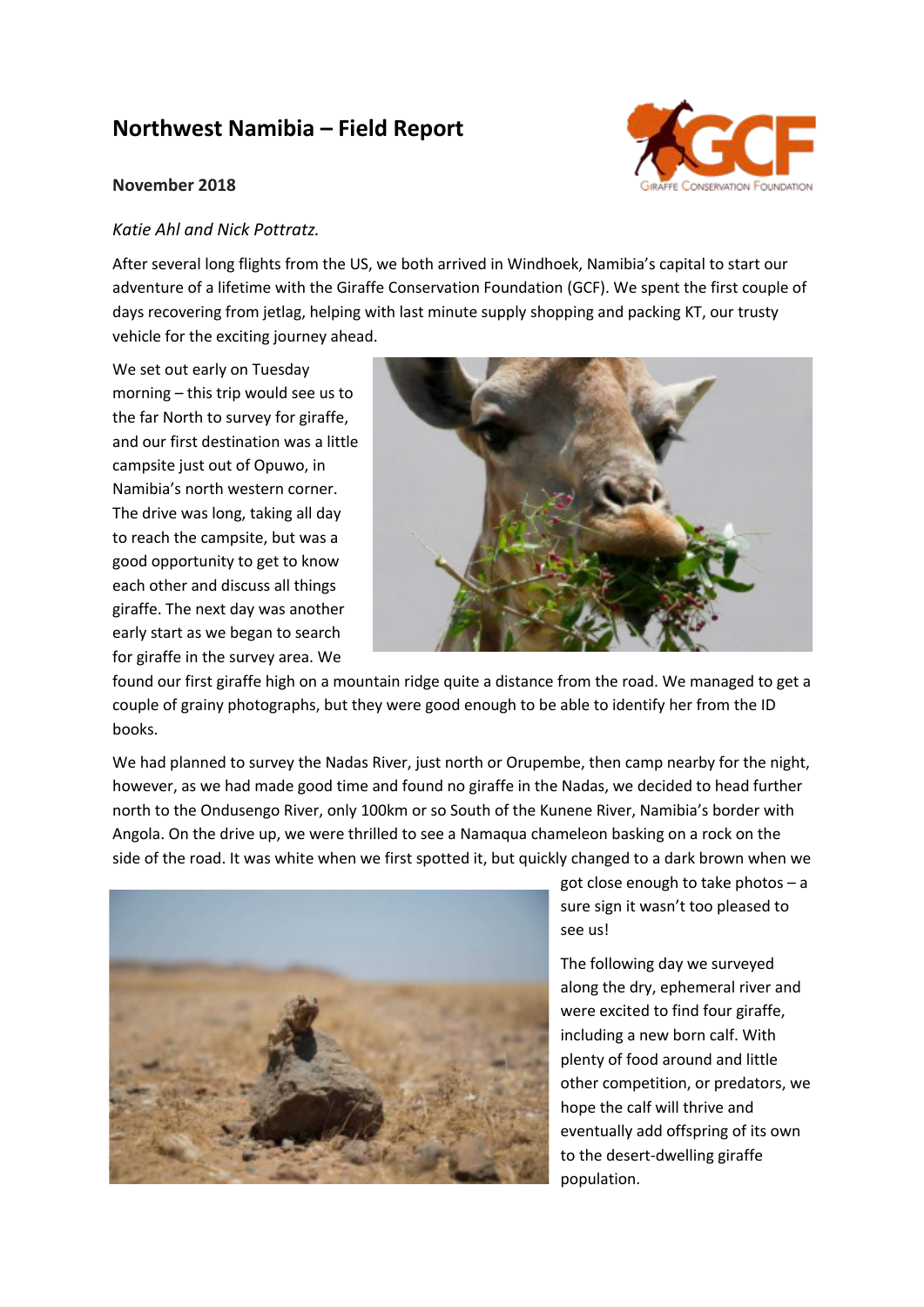That night we camped at Marble Camp, just outside Orupembe, where we all enjoyed a hot shower and 'adopted' one of the stray dogs who stayed outside our tents for the night.



After breaking camp again, the next morning (we became quite efficient at this stage!), we headed to survey for giraffe in the Khumib River. Here we started to see more pairs and trios and our first herd of eight giraffe. It was impressive to see the spotting skills of the GCF team and amazing to see how well camouflaged the giraffe are in the desert environment, even at close range. Our survey took us down the Khumib River into the Skeleton Coast Park, where we found three giraffe in amongst the sparse windswept trees and sand dunes. We continued our long trek south to the Hoarusib River where we set up camp at the Puros community campsite, our home for the next three nights. On arrival at the

campsite we were greeted by two bull elephant who had been wreaking havoc on the water pipes at one of the neighbouring campsites. The same elephant were to visit us the following night, but they were so quiet, none of us realised until we saw their tracks the next morning!

Heading up-river in the morning, we had our first challenge of surveying large herds of 20+ giraffe, many of which were so pale we were hard pushed to identify them from the ID books. The population here seems to be thriving with many juveniles and subadults in the herds. The riverbed was much greener than the rivers we had just come from but still very dry and dusty, with trees and bushes quickly disappearing away from the bank. We survey about 50 different individuals over two days and saw several herds together on both days. Along the way we collected several DNA samples and logged them for processing. In try African safari style, we concluded our work in the Hoarusib River with a well-earned sundowner and a beautiful sunset.

After one last shower we took off to Okongwe, a mountainous area half way between the Hoarusib and Hoanib Rivers. Along the way we came across the remains of a bull giraffe that had died two months previously. The body was very dry and it was interesting to see how quickly it had degraded in the desert heat. High up on a



plain we encountered a large family flock of almost 50 ostrich. Most were almost full grown and we wondered when they would "leave home". Not only did we see ostrich, but also oryx, springbok and we had our first glimpse of Hartmann's mountain zebra. It was impressive to see so much wildlife thriving in these harsh conditions.

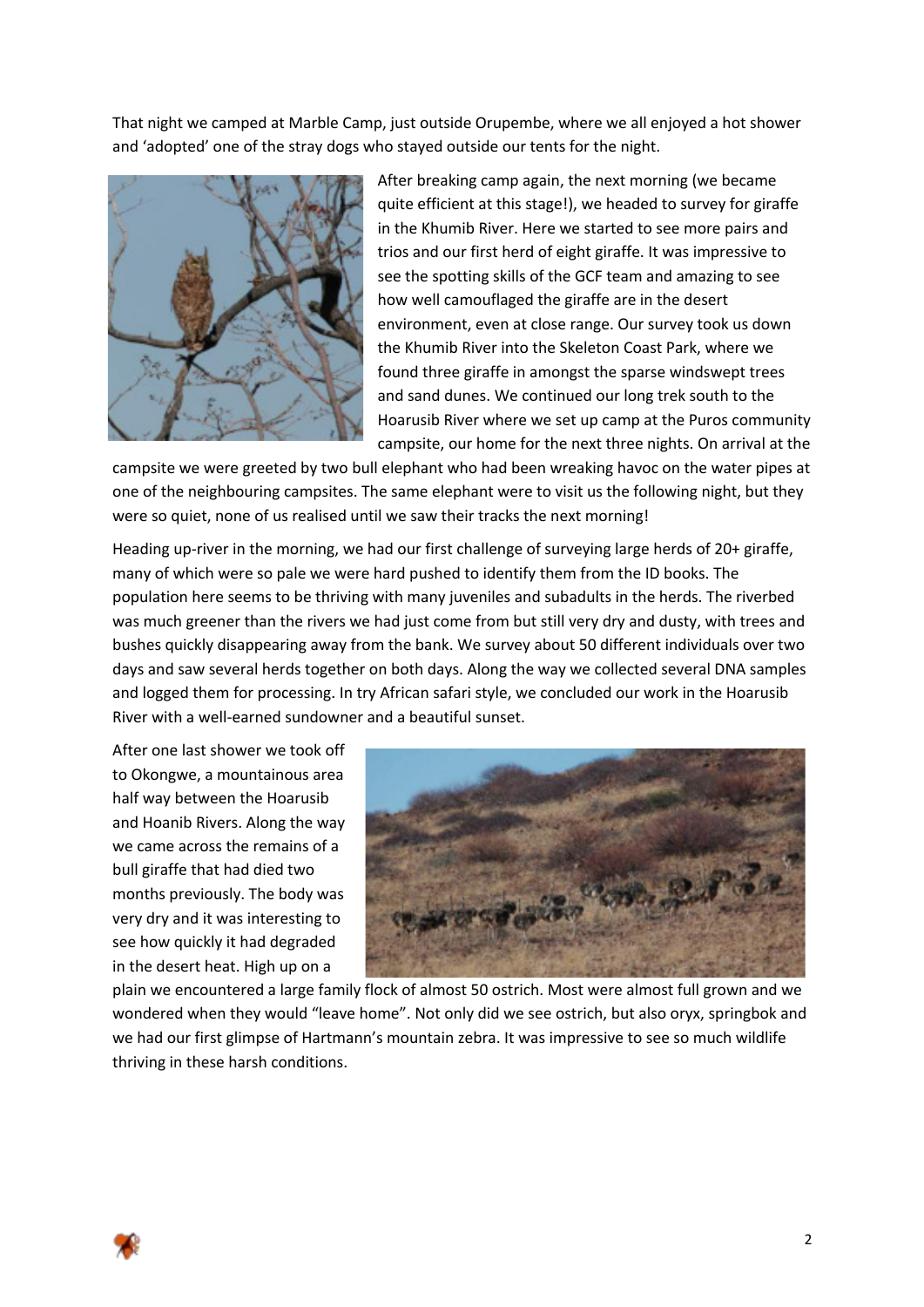We made camp but skipped the tents, opting instead to sleep under the stars. We sat up two gopros by the waterhole and captured some great night lapse of the stars and plenty of wildlife coming for a late-night drink. We had the faint hope to see a rhino at this location but had to make do with seeing lots of rhino tracks and a lone male Kudu instead who was getting stuck into a euphorbia plant. The giraffe herds in this



area were fewer and farther apart. We did however manage to find Oracle who is the last giraffe with the old-style head harness GPS unit. We continued to have success with collecting DNA samples and enjoyed the amazing scenery everywhere.

Heading down to the Hoanib River, we were surprised to find the remnants of water in the riverbed. Much of the river was wet and muddy and required us to walk a few sections to make sure it was safe to drive across. The river had flowed only a couple of days before our arrival and rumour had it that three vehicles were caught in the waters and washed down river. All vehicles had to be written off, but thankfully, everyone was safe. It was a good reminder of the dangers of these surveys and the high level of driving skill and nerve required to navigate the area.

Making our way to the second to last camp, we stopped at Natural Selection's Hoanib Valley Camp, where GCF is the conservation partner. We met up with the guides to pick up the data they had collected over the last few weeks and to update the ID books for the guests. One of the goals of the lodge is to increase awareness for giraffe conservation and raise much needed funding. It was great



to see the information and ID books at camp sparking their guests' interest in giraffe.

Our campsite for the next few nights was in a beautiful, secluded canyon – we felt like bandits camping in the old wild west! Once night our go-pros, set up to capture the camp at night, recorded an incredible lightning storm – what a bonus!

We had heard of the carcass of another dead giraffe in the area, so we set out to locate it to collect a DNA sample and possibly ID the animal. The guides made it sound easy to find (just around the corner from the big rock!) but it took us quite a while and a couple of trips up and down the river find it. Unfortunately, we didn't see many giraffe in the Hoanib – they might have moved out of the area due to the recent flooding of the river.